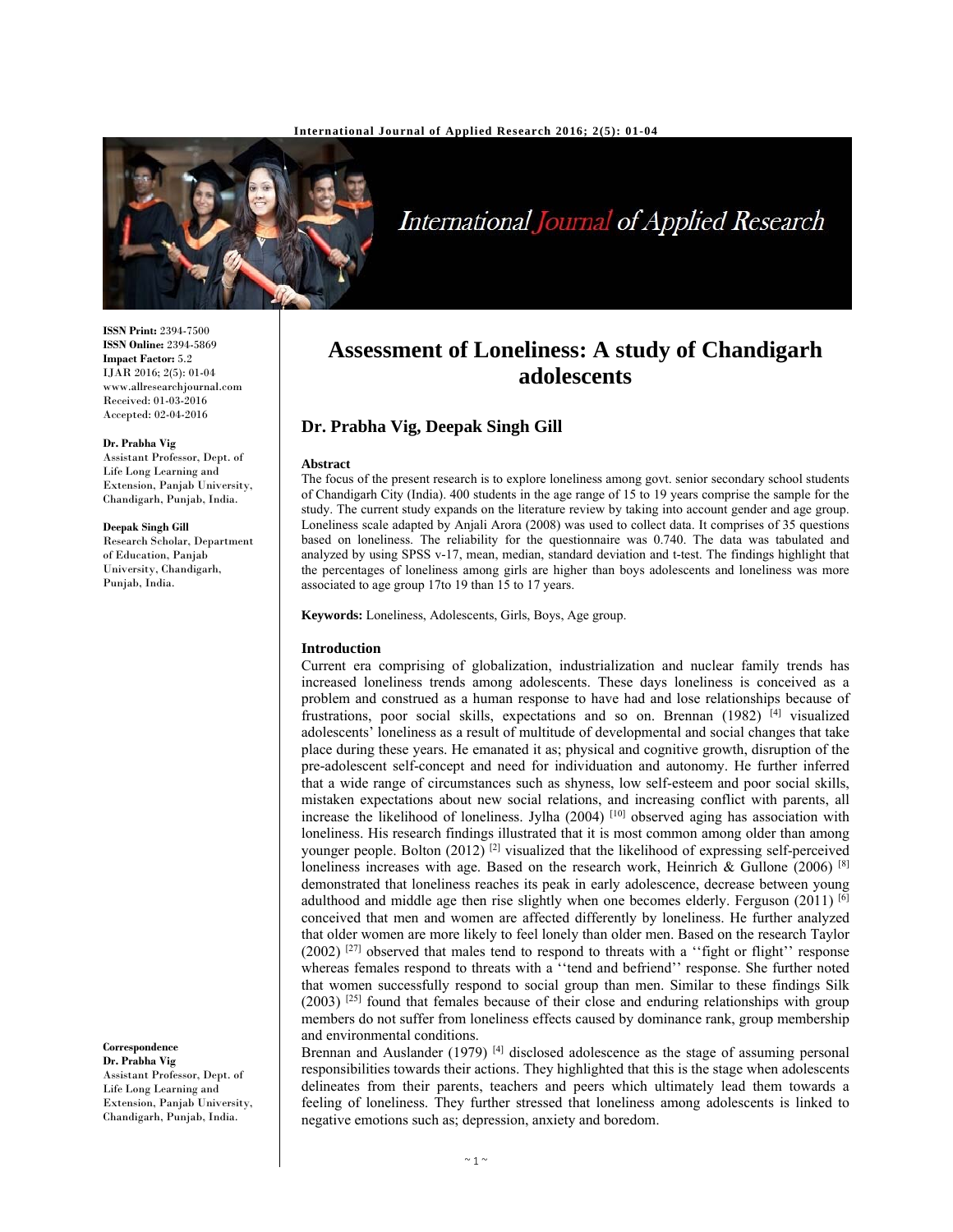Paplau, Rusell and Heim (1979)<sup>[21]</sup> recognized occurrence of loneliness when an individual network of social relationships become smaller or less satisfying than the desire of the person.

Parlee (1979) <sup>[18]</sup> stamped loneliness as highest among teenagers and young adults and lowest among older people.

Brennan (1982)<sup>[4]</sup> observed that loneliness reaches at the peak level during adolescent period. He further identified adolescents as loneliest because of poor possession of social skills and lack of interest in others.

Rubenstein and Shaver (1982)  $[24]$  conducted a research study on loneliness among adolescents and found that of all the age groups, adolescents are loneliest. Adolescents use sad passivity to cope with their loneliness more than any other age group.

Based on the research work and findings of Larson (1981, 1983, 1997)  $[12, 13, 14]$  highlighted that adolescents' loneliness is affected by intimacy.

Guidubaldi, Parry and Natasi (1987)<sup>[7]</sup> described the effect of parental attachment and loss of relationship with feeling of loneliness among children and adolescents.

Hoza, Bukowski & Beery (2000) [9] assessed dyadic loneliness of adolescents. Their analysis reported higher levels of loneliness among boys when compared to girls. They further stressed sex differences as a state of flux because of difference in loneliness.

Heinrich and Gullone (2006)<sup>[8]</sup> described that loneliness reaches its peak in adolescence and it decreases between young adulthood and middle age and again it rise slightly when one grows elderly.

Dhal, Bhatia, Sharma and Gupta (2007) [5] characterized that adolescents with high self-esteem suffer from moderate loneliness and have a secure attachment style whereas adolescents with lower self-esteem suffer from high feelings of loneliness and they need a psychological intervention to come out of their loneliness.

Myin-Germeys et al., (2009)<sup>[17]</sup> conceived loneliness among adolescents as a black box of daily life which needs a psychological medicine as an intervention and can be reduced by being bias and increasing ecological validity.

Vanhalst *et al.*, (2012)<sup>[29]</sup> interplayed loneliness with sex differences. Their findings reported that girls have higher levels of loneliness when compared with boys. This means sex differences are in state of flux when loneliness as a variable is determined.

Qualter *et al.*, (2013)<sup>[22]</sup> conducted research to determine trajectories of loneliness during childhood and adolescence: Predictors and health outcomes. The findings of the study stressed that levels of loneliness in adolescence are important for determining development of traits.

Roekel, Scholte, Engels and Goossens (2015) [23] classified adolescents with different levels of loneliness. They identified that adolescent's experience higher level of loneliness when they are alone as compared to when they are in company. They further showed that the dynamics of loneliness increases or decreases with presence of classmates; whereas being with friends reduces loneliness.

Pathak *et al.*, (2011) <sup>[19]</sup> reported rise in the prevalence of illness and maladaptive behavior among adolescents. Studies conducted by [Brennan and Auslander (1979), Paplau, Rusell and Heim (1979), Parlee (1979), Brennan (1982), Rubenstein and Shaver (1982), Larson (1981, 1983, 1997), Guidubaldi, Parry and Natasi (1987), Hoza, Bukowski & Beery (2000), Taylor (2002), Silk (2003), Jylha (2004), Heinrich and

Gullone (2006), Dhal, Bhatia, Sharma and Gupta (2007), Myin-Germeys *et al.,* (2009), Ferguson (2011), Bolton (2012), Vanhalst *et al.,* (2012), Qualter *et al.,* (2013), Roekel, Scholte, Engels and Goossens (2015)] led us to conclude that loneliness among adolescents lead towards psychological, social, emotional and behavioral problems by which an individual create distances and passivity by decreasing social involvement and interactions. This unhealthy behavior of adolescents can be termed as; high and low according to different aspects of loneliness.

Further, going by the above reviews of researchers it was felt that sufficient research work was not conducted to assess loneliness among adolescents and its' perceived relationship with gender and age. Further, there was also dearth of literature to conceive loneliness as; high and low and that to in relationship with variables like gender and age.

On this backdrop, this study has been conducted to estimate the prevalence of loneliness among adolescents studying in Senior Secondary Schools of Chandigarh, (U.T.).

# **Aims and Objectives**

The study specifically addresses the following research questions:

- 1. To assess the level of loneliness among senior secondary school adolescents of Chandigarh.
- 2. To find differences in adolescents' loneliness because of demographic variables; gender and age group.

# **Materials and Methods**

## **The Study Setting**

The study is intended to address the population of adolescents studying in senior secondary schools of Chandigarh. The setting for the study consisted of adolescents under two age groups viz; 15-17 and 17-19 years. Choosing these age groups provided a sample of adolescents studying in 9th, 10th, 11th and 12th class of senior secondary schools.

# **Participants**

A list of senior secondary schools located in Chandigarh city and its adjoining areas was obtained from DPI Schools, Chandigarh. Out of which, 10 schools were selected for the study by systematic random sampling method. As each class of the School had two or more sections pertaining to these classes viz; 9th, 10th, 11th and 12th. So, the selection of students was based on the recommendations of class teacher, student's availability and convenience. So, 200 students were randomly drawn from class 9th & 10th and an equal number from 11th &12th class. Therefore, 400 adolescents were selected as sample for the study, 192 boys and 208 girls.

#### **Tools**

Loneliness scale adapted by Arora (2008) [1] was used as a tool to collect the data from adolescents. It comprised of 35 statements, 20 positive and 15 negative statements. The consent to each statement was obtained under a five item choice scale covering a variety of situations such as; Always Agree, Agree, Cannot Say, Disagree and Totally Disagree. All the statements used to assess loneliness are related to feelings and thoughts felt by the adolescents in a certain way. Perceived loneliness score for the scale ranges from 35 to 175. The maximum possible loneliness score was 175 which reflect high level of loneliness, whereas score of 35 exhibits lower range of loneliness symptoms.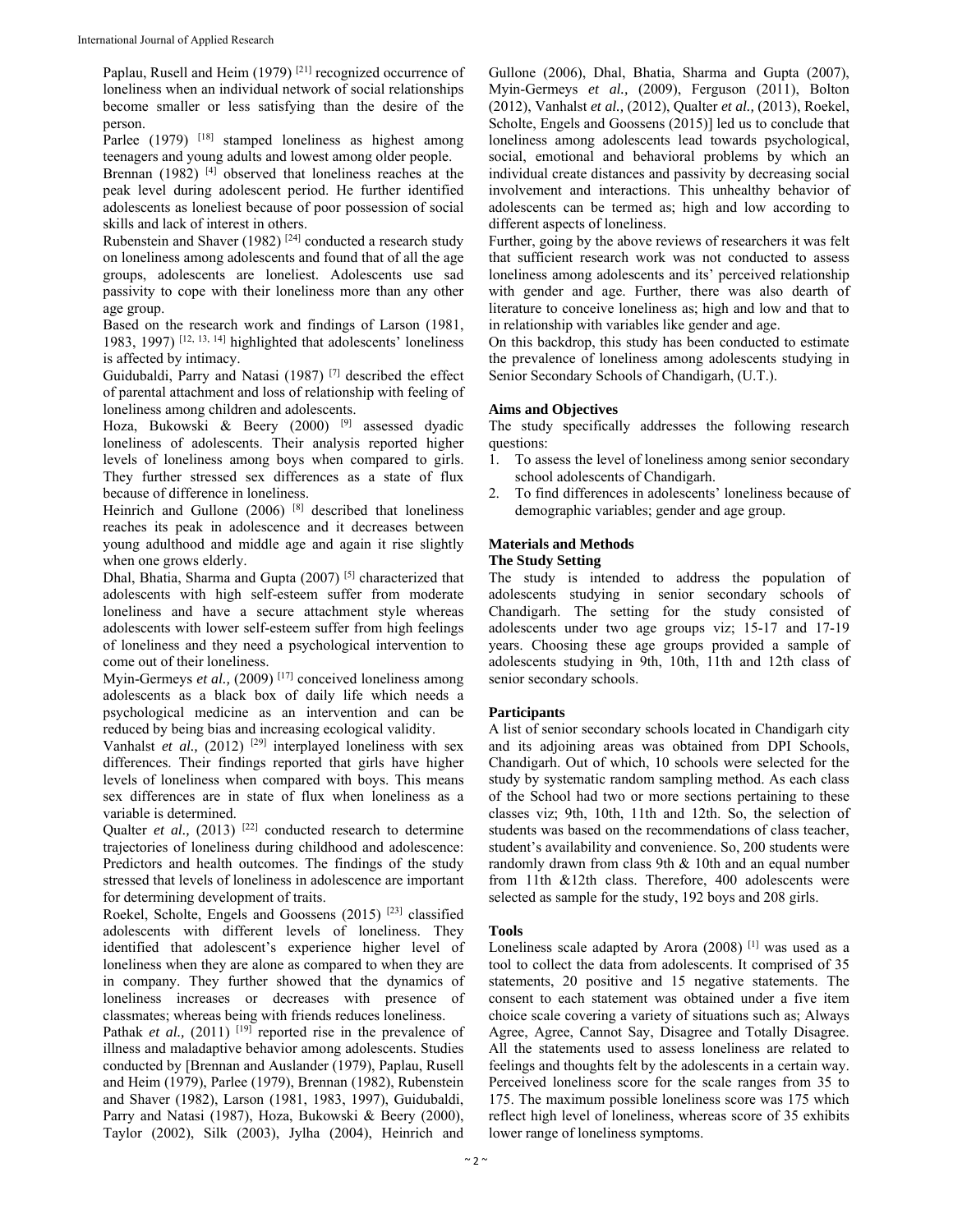#### **Data Collection Procedure**

For data collection, oral consent was taken from the school principals. Out of 39 Govt. Senior Secondary Schools of Chandigarh and its adjoining areas, 10 Schools were identified for data collection. The loneliness scale was administered to students of the identified class and was asked to respond to each of the items. The subjects were informed to tick  $(\checkmark)$  against each item related under 5 point scale.

#### **Results and Discussion**

**Table 1:** Level of Loneliness among Adolescents (N=400)

| <b>Level of Loneliness</b> | <b>Number</b> | Percentage |
|----------------------------|---------------|------------|
| Subjects screened          | 400           | 100.00     |
| Loneliness present         | 248           | 62.00      |
| Boys $(N=192)$             | 104           | 54.16      |
| Girls $(N=208)$            | 144           | 69.23      |
| Age group (15-17) (N=200)  | 93            | 46.50      |
| Age group (17-19) (N=200)  | 155           | 77.50      |

**Table 2:** Differences between Loneliness among Adolescents Based on Gender and Age group

| <b>Variables</b> | N   | Mean   | S.D.   | t-value | <b>Significance</b> |
|------------------|-----|--------|--------|---------|---------------------|
| <b>Boys</b>      | 192 | 121.57 | 13.270 | 1.329   |                     |
| Girls            | 208 | 123.23 | 26.527 |         |                     |
| $15-17$ years    | 200 | 120.09 | 14.280 | 1.839   |                     |
| $17-19$ years    | 200 | 24.24  | 23.330 |         |                     |

The above table composed 192 boys and 208 girls' adolescents. The table-II displays the means, S.D., t-value of loneliness for the participants taken as sample for the study (N=400). The mean score of loneliness for girls 123.23 tends to fall at higher end of the loneliness scale of 105-175 and higher than cutting of the score (35-105). The mean score of the boys falls slightly lower than girls i.e. 121.57 and S.D. 13.270. The results of our descriptive analysis showed that girls fell in the higher range of loneliness (mean= 123.23, S.D. = 26.527) than boys (Mean=121.57, S.D. 13.270). This indicates a significant higher level of loneliness among girl adolescents than boys studying in Govt. Senior Secondary Schools of Chandigarh.

The analysis was also performed to compare differences in adolescents with respect to two age groups of adolescents (15-17 years)  $&$  (17-19 years). A comparison of the scores between 15-17 years (M=120.09, S.D.= 14.280) and 17-19 years (M=124.24, S.D.= 23.330) within the sample found significant differences in level of loneliness for the age group the 15-17 years; which was comparatively low to the age group of (17-19 years). These finding shows significant differences exist between the two age groups (15-17 years)  $\&$ (17-19years).

The observed relationships correspond closely to the research work of Sullivan (1953)  $[26]$  who argue that loneliness can be best understood in terms of frustration of intimacy needs. This shows that adolescents in the age group of the 17-19 years' experience loneliness not solely as a desire for company but for a specific form of relationship which requires intimacy (Bowlby, 1969) [3].

The findings of the present study are in line with Killeen (1998) [11]. who observed that females are lonelier than males whereas the present findings are not in agreement as reported by Le Roux (2009) <sup>[16]</sup>. Who observed that male adolescents experience a significantly higher degree of loneliness than female counterparts.

The observed relationship correspond closely to the salient findings of the investigation conducted by Peplau and Perlman  $(1982)$  <sup>[20]</sup>. who suggested that 10-18 age groups could be seriously lonely and suffer from emotional and social isolation. Their findings further suggested that the age group of the 18 is a period of complex developmental changes that could be related to separation from the preadolescents identity and the concomitant struggle for autonomy and individualism. The findings of the study are also consistent with the study of Thomas  $(2015)$ <sup>[28]</sup> who traced that lonely people show increase of blood sugar, alleviation of stress levels, weakening of immune system and heightening of depression and anxiety feeling. The study further typed that social participation decreases with age that leads towards loneliness.

There were some limitations noted for the study. One of them was that the sample composed of students studying in govt. senior secondary schools of Chandigarh. That was why; the findings could not be generalized for other senior secondary school students studying in rural areas, public schools, private schools of Chandigarh. Secondly, the study was delimited by using only one measurement of loneliness to collect data for the study because according to Lasgaard *et*   $al$ ,  $(2011)$ <sup>[15]</sup> loneliness is a long term process which may be uni-directional, bi-directional or transactional by nature. So, attention should be given to changing developmental contacts.

## **Conclusion**

From the above research findings it is confirmed that a significant level of loneliness exist among adolescents of Chandigarh, because 62% of adolescents reported loneliness. It is understood that adolescents experience adolescence as turmoil or a critical phase of life. So, their problems like; poor academic performance, poor coping methods, stress, depression, lack of intimacy with friends contribute towards loneliness.

#### **References**

- 1. Arora A. Loneliness scale for adolescents. Unpublished Ph. D. thesis, Panjab University, Chandigarh, 2008.
- 2. Bolton M. Loneliness: the state we're in: A report of evidence compiled for the Campaign to End Loneliness. Abingdon: Age U.K. Oxfordshire, 2012.
- 3. Bowlby J. Attachment. New York: Basic Books, 1969.
- 4. Brennan T. Loneliness at adolescence. Loneliness: A Sourcebook of Current Theory, Research and Therapy. Edited by: Peplau LA, Perlman D. New York: John Wiley & Sons, 1982, 269-290.
- 5. Dhal A, Bhatia S, Sharma V, Gupta P. Adolescent Self-Esteem, Attachment and Loneliness. J Indian Assoc. Child Adolesc. Ment. Health. 2007; 3(3):61-63.
- 6. Ferguson L. The campaign to end loneliness. Working with Older People 2011; 15(2):66-70.
- 7. Guidubaldi Parry, Natasi. Growing up in a divorced family: Initial and longtime perspectives on children's adjustment. Applied Social Psychology Annual 1987; 7:202-237.
- 8. Heinrich LM, Gullone E. The Clinical Significance of Loneliness: A Literature Review. Clinical Psychology Review, 2006; 26(6):695-718. doi:10.1016/j.cpr.2006.04.002.
- 9. Hoza B, Bukowski WM, Beery S. Assessing peer network and dyadic loneliness. Journal of Clinical Child